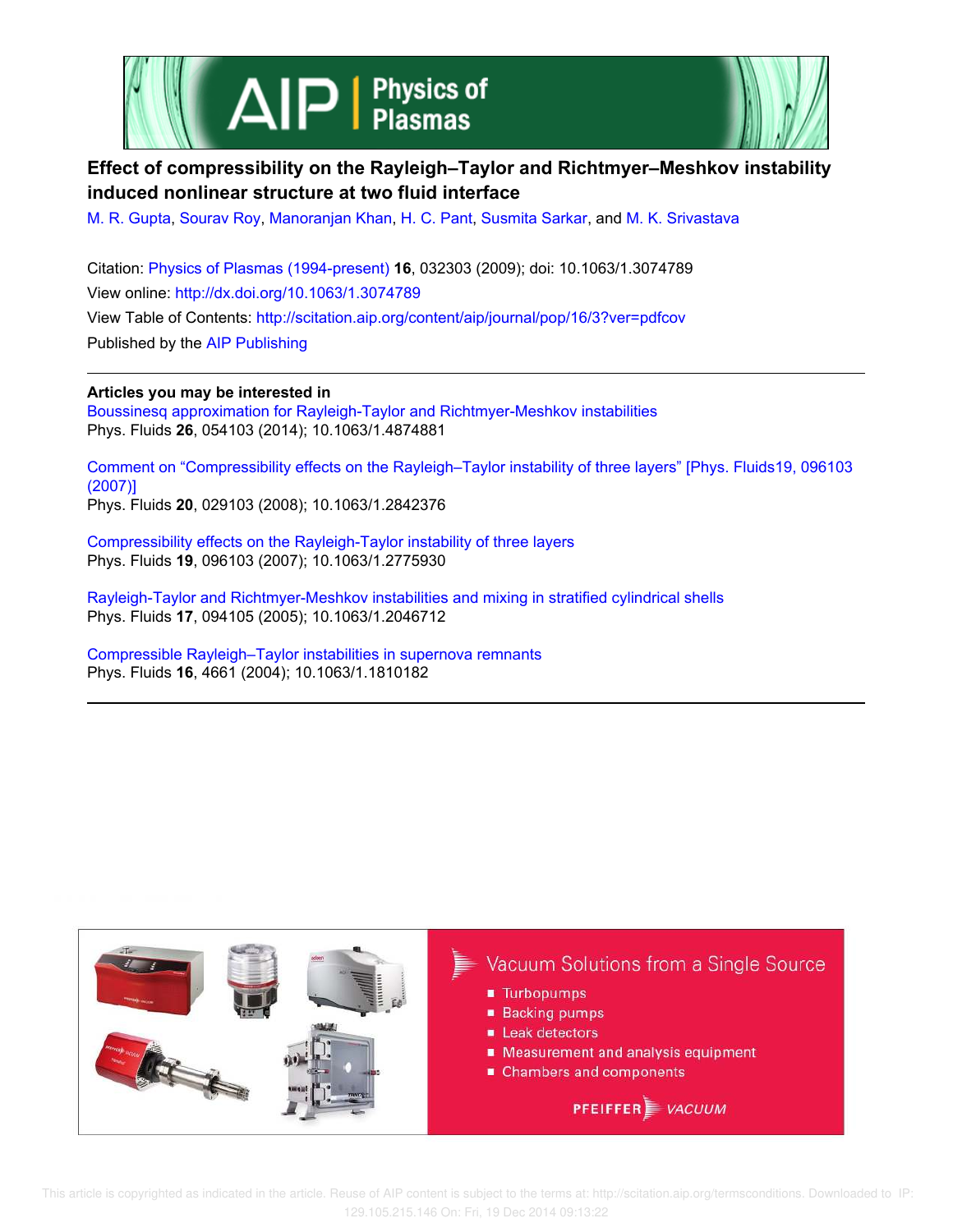# **Effect of compressibility on the Rayleigh–Taylor and Richtmyer–Meshkov instability induced nonlinear structure at two fluid interface**

M. R. Gupta,<sup>1,a)</sup> Sourav Roy,<sup>1,b)</sup> Manoranjan Khan,<sup>1,c)</sup> H. C. Pant,<sup>1</sup> Susmita Sarkar,<sup>2,d)</sup> and M. K. Srivastava<sup>3</sup>

<sup>1</sup>*Department of Instrumentation Science and Centre for Plasma Studies, Jadavpur University, Kolkata 700032, India*

<sup>2</sup>*Department of Applied Mathematics, University of Calcutta, Kolkata 700009, India*

3 *Theoretical Physics Division, Bhaba Atomic Research Centre, Mumbai 400085, India*

(Received 2 September 2008; accepted 6 January 2009; published online 5 March 2009)

The effect of compressibility and of density variation on Rayleigh–Taylor and Richtmyer–Meshkov instability of the temporal development of two fluid interfacial structures such as bubbles and spikes have been investigated. It is seen that the velocity of the tip of the bubble or spike increases (destabilization) if the local Atwood number increases due to density variation of either of the fluids. The opposite is the result, i.e., the bubble or spike tip velocity decreases (stabilization) if the density variation leads to lowering of the value of the local Atwood number. The magnitude of stabilization or destabilization is an increasing function of the product of the wave number *k* and interfacial pressure  $p_0$ . The effect of compressibility is quite varied. If the heavier (upper) fluid alone is incompressible  $(\gamma_h \rightarrow \infty)$ , but the lighter fluid is compressible the growth rate is higher (destabilization) than when both the fluids are incompressible. Moreover the heavier fluid remaining incompressible the growth rate decreases (stabilization) as  $\gamma_l$  (finite) increases and ultimately tends to the incompressible limit value as  $\gamma_l \rightarrow \infty$ . With  $\gamma_l \rightarrow \infty$  but  $\gamma_h$  finite the growth increases (destabilization) as  $\gamma_h$  increases. When both  $\gamma_h$  and  $\gamma_l$  are finite (density  $\rho_h$  > density  $\rho_l$ ) the growth is reduced when  $\gamma_h < \gamma_l$  compared to that when both fluids are incompressible and enhanced when  $\gamma_h > \gamma_l$ . The set of nonlinear equations describing the dynamics of bubbles and spikes in the presence of fluid density variations are not analytically integrable in closed form. The results derived by numerical solution methods are represented and interpreted in corresponding figures. © *2009 American Institute of Physics*. DOI: 10.1063/1.3074789

## **I. INTRODUCTION**

The Richtmyer–Meshkov instability (RMI) which develops when a shock wave passes an interface between two fluids or the Rayleigh-Taylor instability (RTI) which occurs when a heavier fluid overlies a lighter one in the field of gravity are of importance in a variety of physical phenomena such as inertial confinement fusion or supernova remnant formation. The interface perturbation leads to development of fingerlike structures in the nonlinear stage. The structure is termed a bubble or a spike according as the lighter or the heavier fluid penetrates into the heavier or lighter fluid. The dynamics of the instability of two constant density fluids and the associated nonlinear structure has been studied by several authors<sup>1–6</sup> using an expression near the tip of the bubble or the spike up to second order in the transverse coordinate following Layzer's approach.<sup>7</sup> The study was extended to include the effect of purely temporal density variation on the Rayleigh–Taylor instability of a fluid supported against a fluid of extremely low (almost vanishing) density.<sup>8</sup>

The effect of compressibility on the growth rate of Rayleigh–Taylor instability was investigated earlier by several authors $9-13$  within the domain of linear theory. Lezzi and Prosperetti<sup>9</sup> concluded that compressibility has negligible effect on the growth rate both for sufficiently small  $(k\rightarrow 0)$  and for sufficiently large  $(k \rightarrow \infty)$  wave numbers in the case of adiabatically stratified fluids. For intermediate value of *k*, however, it is no longer negligible. The compressibility effect was found to be one of the responsible factors for stabilization or destabilization according as the lighter fluid is compressible while the heavier one is of uniform density or the opposite. Moreover, it was found that if the heavier fluid is incompressible the growth rate decreases as the adiabatic exponent  $\gamma_l$  of the lighter fluid increases. If the lighter fluid is incompressible the growth rate increases as  $\gamma_h$  increases. When both fluids are compressible and  $\rho_h > \rho_l$ , growth rate is higher when  $\gamma_h > \gamma_l$  than when  $\gamma_l > \gamma_h$ . Somewhat different conclusions were arrived at elsewhere; $10,11$  compressibility can either enhance or reduce the linear growth rate depending on the relative magnitude of the sound speeds in the two media. $11-13$ 

The effect becomes more pronounced as the adiabatic exponent decreases from  $\gamma = \infty$  to  $\gamma = 1$  (isothermal stratification case)<sup>10</sup> and this again increases with  $k$ .

In this paper, we have relaxed the restriction of constant density in RMI and RTI in the nonlinear regime. Even the assumptions of isentropic pressure-density relationship *p*  $= \kappa \rho^{\gamma}$  introduces important modification. The Atwood num-

a)Electronic mail: mrgupta\_cps@yahoo.co.in.

b)Electronic mail: sourav\_royju@yahoo.com.

c)Electronic mail: mkhan\_ju@yahoo.com. Telephone: +91-33-24146414. Fax: +91-33-24137902.

<sup>&</sup>lt;sup>d)</sup>Electronic mail: susmita62@yahoo.co.in.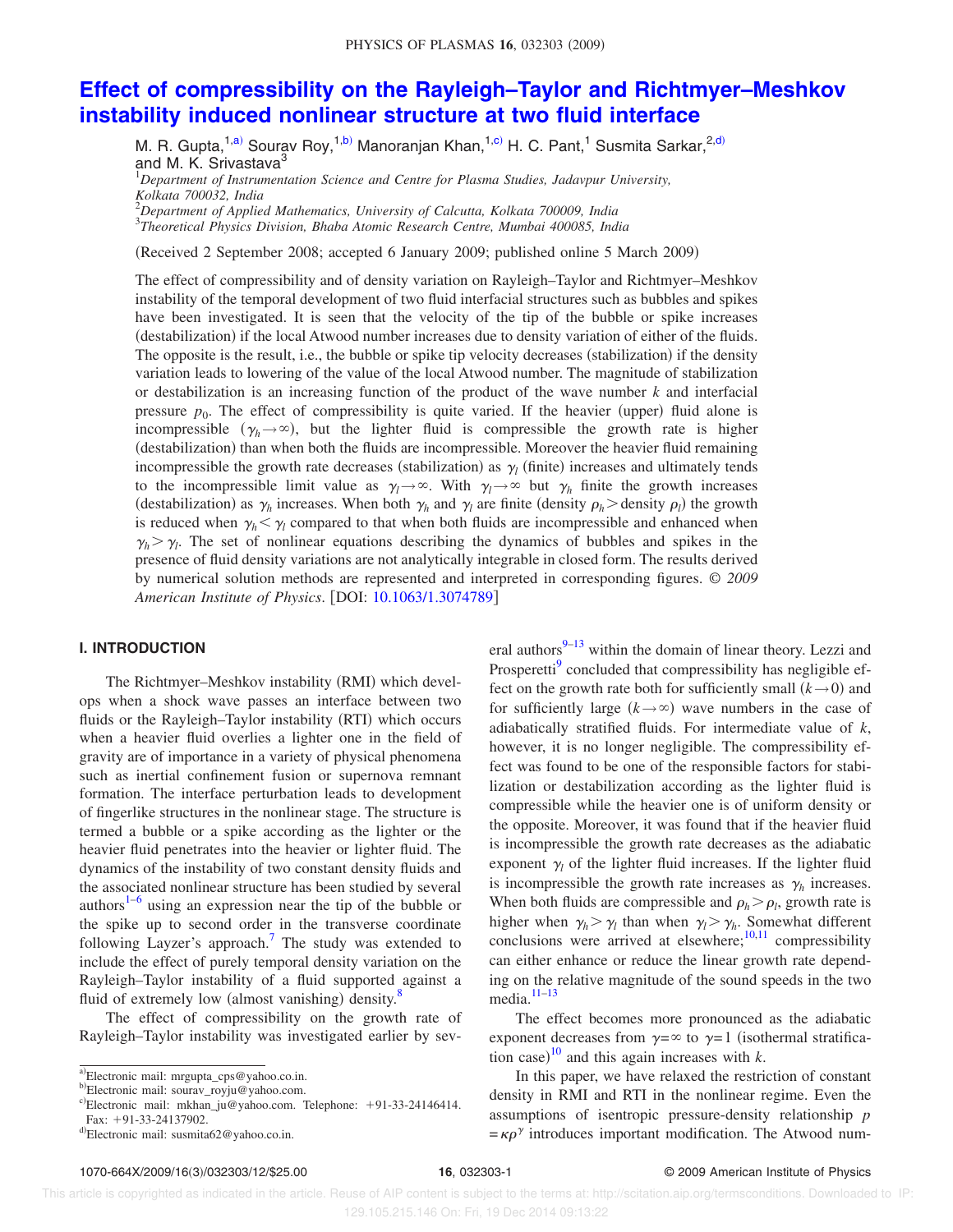ber  $A = (\rho_h - \rho_l) / (\rho_h + \rho_l)$  changes to  $A^* = (\rho_h^* - \rho_l^*) / (\rho_h^* + \rho_l^*)$ where  $\rho_m^* = (1 - 1/\gamma_m)\rho_m$   $(m = h, l$  according as the fluid is heavier or lighter). If  $\gamma_h < \gamma_l$  where  $\rho_h > \rho_l$  (this happens in many cases, e.g.,  $SF_6$ -air,  $CO_2$ -air, air-He) one finds  $A^* < A$ . This alone affects the stability in the sense that the asymptotic bubble tip velocity  $\sqrt{(2/3)[A/(1+A)](g/k)}$  reduces to  $\sqrt{(2/3)[A^*/(1+A^*)](g/k)}$ .<sup>5</sup> We have also taken into account the density variation of the fluids. When the fluid is no longer incompressible, the work function  $p/\rho$  in Bernoulli's equation describing the dynamics of RMI and RTI for constant density, is replaced by  $\int (dp/\rho) \approx [\gamma/(\gamma$  $-1$ ] $(p_0/\rho_0)[1+(\gamma-1)(\delta\rho/\rho_0)]$ ; here  $p_0$  and  $\rho_0$  denote the unperturbed pressure and density at the interface and  $\delta \rho$  denotes density variation. The above simple relation shows that the effect of compressibility can be approximately incorporated by introducing an extra work function proportional to the surface pressure  $p_0$  (in effect the usual sound speed  $\gamma p_0 / \rho_0$ ) and density gradient scale length as  $(\delta \rho / \rho_0)$  $\approx$   $[(1/\rho_0)(\delta\rho/\delta y)]\delta y$  (*y* is in the direction normal to unperturbed surface). Thus the degree of stabilization or destabilization depending on the algebraic sign of the density gradient at the surface) will be proportional to the interfacial pressure  $p_0$ . A similar conclusion was made earlier in the linear theory investigation of  $RTI$ .<sup>14</sup>

Section II briefly presents the kinematic boundary conditions; the latter being fluid density independent are the same as in earlier publications. The density variation affects the dynamical boundary condition. This is introduced in Sec. III which subsequently presents the modified set of temporal growth equations describing instabilities. It is interesting to note the similarity of the present set of equations (in absence of density variation) with the phenomenological buoyancydrag model equation.<sup>15–17</sup> The results based on numerical solution of the instability equations and their discussion are contained in Sec. IV.

It is shown in Sec. IV A that if the initial state of the lighter fluid is one of the decompression while the heavier fluid is incompressible  $(\gamma_h \rightarrow \infty)$  the growth is enhanced but it is reduced if the initial state is one of compression. On the other hand if the lighter fluid is incompressible  $(\gamma_l \rightarrow \infty)$ while the upper fluid is compressible the foregoing results hold but in reverse order. This is seen in Sec. IV B. Such possibility of nonlinear growth rate enhancement or depression depending on the compression or decompression of the initial state bears resemblance to an earlier result<sup>8</sup> obtained recently. Our results, however, apply both to RTI and RMI to the interface of two fluids of finite density. In Sec. IV C it is seen that the nonlinear growth rate decreases with increasing  $\gamma$  if the heavier fluid is incompressible while it increases with decreasing compressibility of the heavier fluid (increasing  $\gamma_h$ ). Further with  $\rho_h > \rho_l$ , the growth rate with  $\gamma_h > \gamma_l$  is greater than that for incompressible fluids and lower if  $\gamma_h$  $\langle \gamma_l$ . In this respect the compressibility effect is qualitatively similar to that in linear theory.<sup>9</sup> In Sec. IV D is discussed the dependence on wave number *k* and sound speed in the two fluids. Finally the results are summarized in Sec. V.

### **II. KINEMATIC BOUNDARY CONDITION**

Assume that the undisturbed surface is  $y=0$ , the transverse coordinate being represented by *x*. The heavier fluid (density  $\rho_h$ ) occupies the region  $y > 0$  while the lighter fluid (density  $\rho_l$ ) is in the region  $y < 0$ ; gravity is taken to point along the negative *y*-axis. The finger shaped interface perturbation is taken to have a parabolic form

$$
y(x,t) \equiv \eta(x,t) = \eta_0(t) + \eta_2(t)x^2.
$$
 (1)

Corresponding to the above stated assumption regarding the region occupied by the heavier and lighter fluids we have the following:

$$
\eta_0 > 0, \quad \eta_2 < 0 \quad \text{for the bubble}, \tag{2}
$$

$$
\eta_0 < 0, \quad \eta_2 > 0 \quad \text{for the spike.} \tag{3}
$$

Following Goncharov<sup>5</sup> the velocity potential describing the irrotational motion for the heavier and lighter fluids are assumed to be given by

$$
\phi_h(x, y, t) = a_1(t)\cos(kx)e^{-k[y-\eta_0(t)]}; \quad y > 0,
$$
\n(4)

$$
\phi_l(x, y, t) = b_0(t)y + b_1(t)\cos(kx)e^{k[y - \eta_0(t)]}; \quad y < 0. \tag{5}
$$

The introduction of three unknown functions two first harmonics  $a_1(t)$  and  $b_1(t)$  and one zeroth harmonic  $b_0(t)$  are required to equalize the total number of equations obtained form the kinematical and boundary conditions describing the dynamics. This was pointed out earlier by Hecht *et al.*<sup>1</sup>

With the above choice the velocity potentials given by Eqs.  $(4)$  and  $(5)$  we have

$$
\text{div } \vec{v}_{h,l} = -\nabla^2 \phi_{h,l} = 0. \tag{6}
$$

Thus we have assumed the fluctuations (of the fluid velocity) to be incompressible. However this does not require that the fluid itself is incompressible.<sup>18</sup> The continuity equation becomes convective; the total time derivative

$$
\frac{D\rho_{(h,l)}}{Dt} = \frac{\partial \rho}{\partial t} + \vec{v}_{(h,l)} \cdot \vec{\nabla} \rho_{(h,l)} = 0.
$$
 (7)

We now turn to the kinematic boundary conditions corresponding to interfacial surface perturbation given by Eq.  $(1)$ :

$$
(v_h)_x \eta_x - (v_h)_y = (v_l)_x \eta_x - (v_l)_y, \tag{8}
$$

$$
\eta_t + (v_h)_x \eta_x = (v_h)_y. \tag{9}
$$

Substituting in Eqs. (8) and (9) for  $\eta(x,t)$  from Eq. (1) and for  $(v_{h,l})_x$  and  $(v_{h,l})_y$  from Eqs. (4) and (5), expanding in powers of the transverse coordinate *x* neglecting terms  $O(x^i)$  $(i \geq 3)$  we obtain the following relations:

$$
\frac{d\xi_1}{dt} = \xi_3,\tag{10}
$$

$$
\frac{d\xi_2}{dt} = -3\xi_3 \bigg(\xi_2 + \frac{1}{6}\bigg),\tag{11}
$$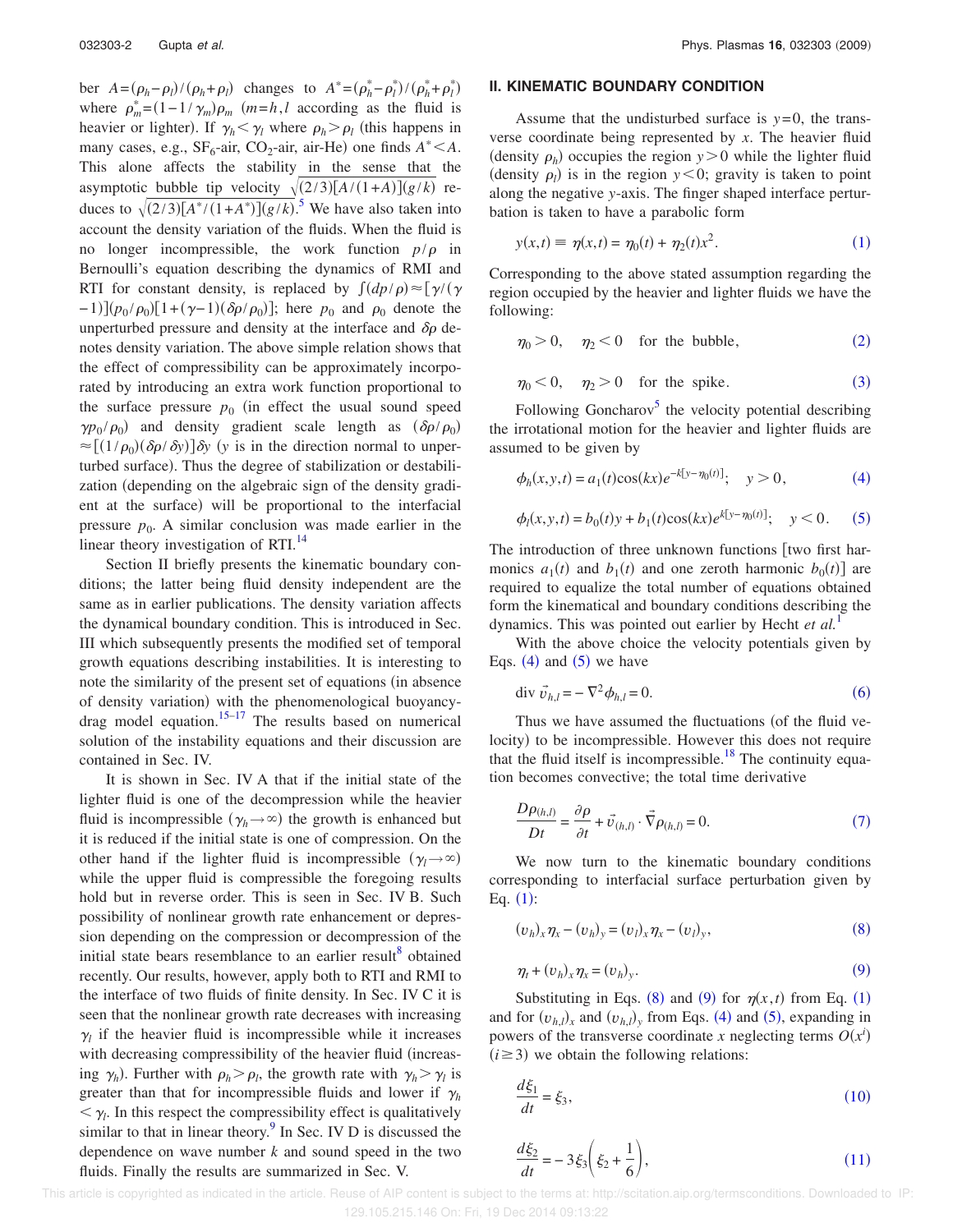

FIG. 1. The graph represents the solution of the set of equations (37) for  $C_l$ =0, 100, and 500 with initial values  $\xi_1 = 0.1$ ,  $\xi_2 = -0.1$ , and  $\xi_3 / \sqrt{kg} = 0.1$ ,  $\rho_{11}(t=0) / \tilde{\rho}_{10}$  $= 0.001$  (decompression) and  $r^* = 1.5262$ . The result shows growth rate enhancement for bubble (RTI).

$$
b_0 = \frac{-6\xi_2}{3\xi_2 - \frac{1}{2}}ka_1,
$$
\n(12)

$$
b_1 = \frac{3\xi_2 + \frac{1}{2}}{3\xi_2 - \frac{1}{2}}a_1,\tag{13}
$$

where

$$
\xi_1 = k \eta_0; \quad \xi_2 = \eta_2 / k; \quad \xi_3 = k^2 a_1.
$$
 (14)

 $\xi_1$  and  $\xi_2$  are, respectively, the nondimensionalized (with respect to the wave length) displacement and curvature of the tip of the nonlinear structure and  $\xi_3/k$  is its velocity.

Equations  $(10)$ – $(13)$  are equivalent to the kinematic boundary conditions and are the same as obtained earlier<sup> $4-6$ </sup> as Eqs.  $(8)$  and  $(9)$  are independent of fluid compressibility.

# **III. DYNAMICAL BOUNDARY CONDITION WITH COMPRESSIBILITY EFFECT**

We now analyze the dynamical boundary condition incorporating the effect of compressibility. The condition of fluid homogeneity being relaxed the equation of continuity of the heavier fluid occupying the region  $y > 0$  and satisfying  $\vec{\nabla} \cdot \vec{v}_h = 0$  is convective:

$$
\frac{\partial \rho_h}{\partial t} - \vec{\nabla} \phi_h \cdot \vec{\nabla} \rho_h = 0.
$$
 (15)

To satisfy Eq.  $(15)$  with  $\vec{v}_h$  given by Eq.  $(4)$  we set

$$
\rho_h(x, y, z, t) = \rho_{h0}(t) + \rho_{h1}(t)\cos(kx)e^{-k[y-\eta_0(t)]}
$$
\n(16)

in Eq.  $(15)$  leading to

$$
\dot{\rho}_{h0} + (\dot{\rho}_{h1} + k \dot{\eta}_0 \rho_{h1}) \cos(kx) e^{-k(y - \eta_0)} - k^2 a_1 \rho_{h1} e^{-2k(y - \eta_0)} = 0.
$$
\n(17)

Corresponding to the interfacial structure represented by Eq. (1) the foregoing equation yields on equating coefficients of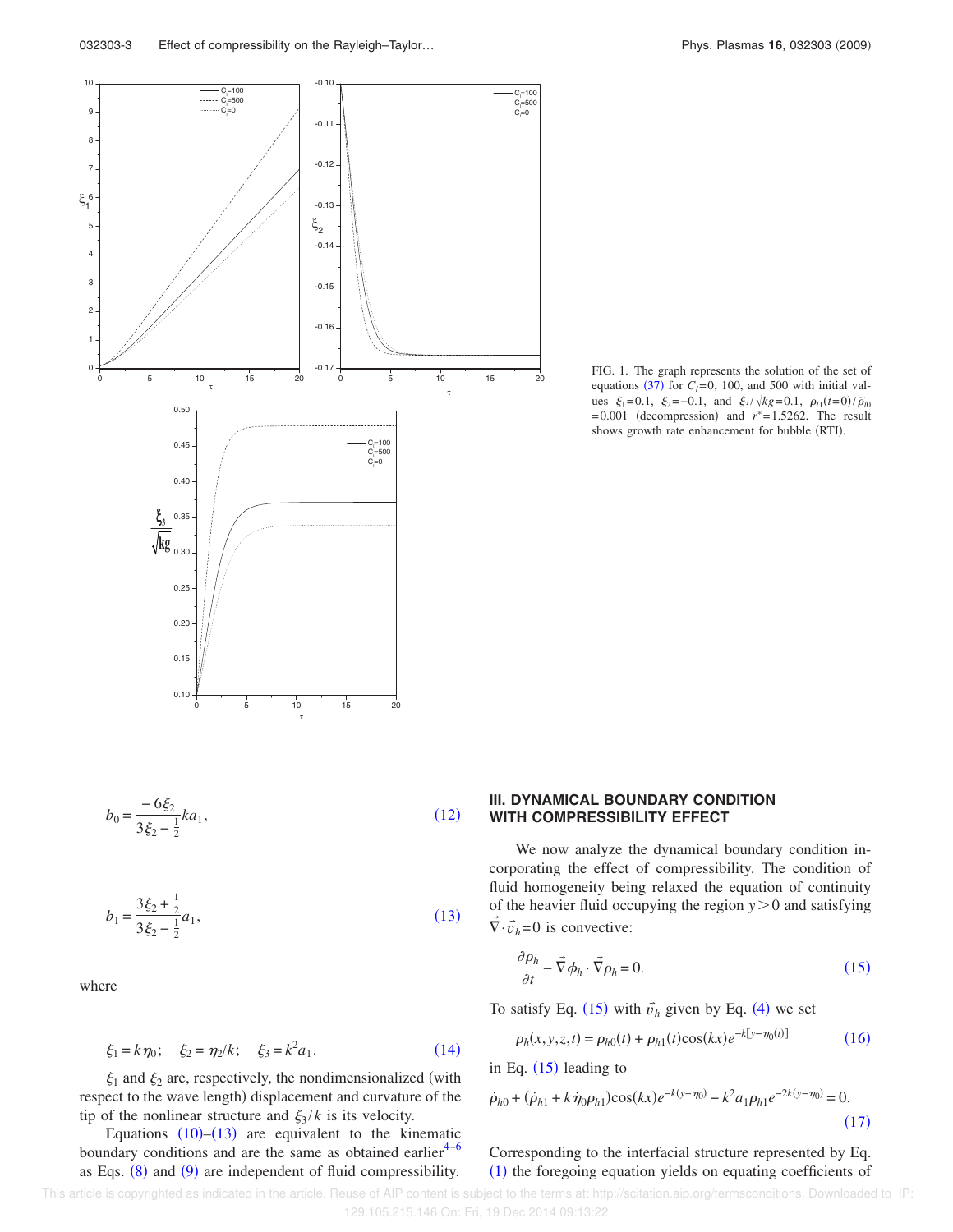

FIG. 2. The same for spikes considering initial values  $\xi_1 = 0.1, \xi_2 = -0.1, \xi_3/\sqrt{kg} = 0.1, \rho_{11}(t=0)/\tilde{\rho}_{10} = 0.001$  (decompression), and  $r^* = 1.5262$ . The result shows growth rate enhancement for spikes (RTI).

 $x^r$  (*r*=0,2) and neglecting terms *O*(*x<sup>r</sup>*) (*r*>2)

$$
\dot{\rho}_{h0} + \dot{\rho}_{h1} = 0,
$$

giving

$$
\rho_{h0}(t) + \rho_{h1}(t) = \tilde{\rho}_{h0},\tag{18}
$$

a constant, and

$$
\frac{\dot{\rho}_{h1}}{\rho_{h1}} = \frac{\xi_2 - \frac{1}{2}}{\xi_2 + \frac{1}{2}}.\tag{19}
$$

In obtaining Eqs.  $(18)$  and  $(19)$  we have made use of relation  $\dot{\xi}_1 = k\dot{\eta}_0 = k^2 a_1$  [Eq. (14)]. So the density  $\rho_h(x, y, t)$  as represented in Eq.  $(16)$  reduces to the following expression:

$$
\rho_h(x, y, t) = \tilde{\rho}_{h0} - k^2 \rho_{h1}(t) \left(\xi_2 + \frac{1}{2}\right) x^2 \quad \text{to} \quad O(x^r) \quad r \ge 3. \tag{20}
$$

Similarly the equation of continuity of lighter fluid which fills up the region  $y < 0$  is

$$
\frac{\partial \rho_l}{\partial t} - \vec{\nabla} \phi_l \cdot \vec{\nabla} \rho_l = 0.
$$
 (21)

With  $\phi_l$  given by Eq. (5) and  $\rho_l$  taken in the form

$$
\rho_l(x, y, z, t) = \rho_{l0}(t) + \rho_{l1}(t)\cos(kx)e^{k[y - \eta_0(t)]}
$$
\n(22)

and proceeding as before we obtain

$$
\dot{\rho}_{l0} + \dot{\rho}_{l1} = 0.
$$

Consequently

$$
\rho_{l0}(t) + \rho_{l1}(t) = \tilde{\rho}_{l0},\qquad(23)
$$

a constant, and the expression for the density of the lighter fluid on the perturbed surface  $y = \eta_0(t) + \eta_2(t)x^2$  becomes

$$
\rho_l(x, y, t) = \tilde{\rho}_{l0} + k^2 \rho_{l1}(t) \left(\xi_2 - \frac{1}{2}\right) x^2 \tag{24}
$$

to  $O(x^2)$ . Substituting for  $\rho_l(x, y, t)$  in Eq. (21) and equating coefficient of  $x^2$  it follows that

$$
\frac{\dot{\rho}_{l1}}{\rho_{l1}} = \frac{\xi_2 + \frac{1}{2}}{\xi_2 - \frac{1}{2}} \frac{\xi_2 + \frac{1}{6}}{\xi_2 - \frac{1}{6}} \xi_3.
$$
\n(25)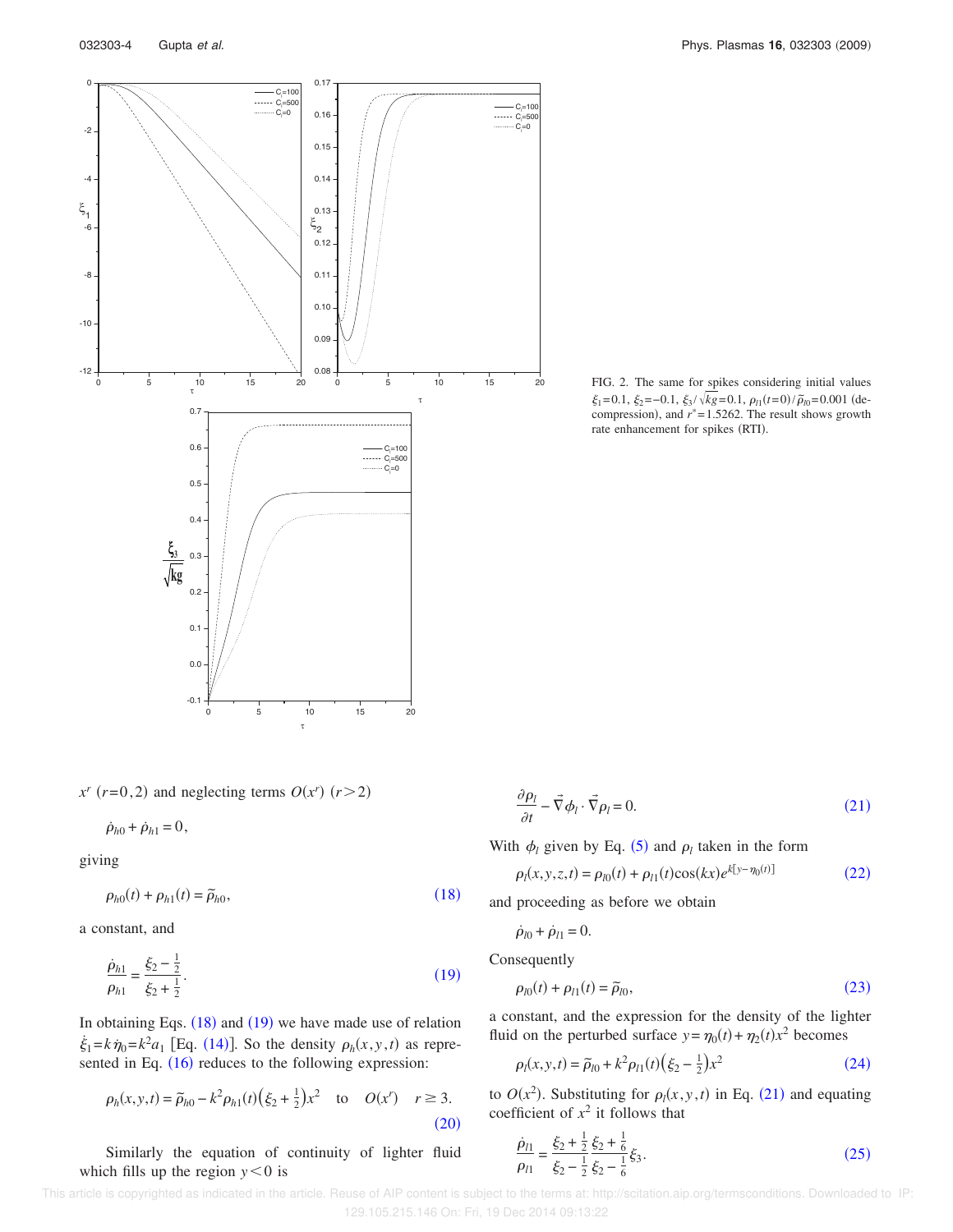

FIG. 3. The graph represents the solution of the set of equations  $(37)$ .  $C_l$ =0, 50, and 100. Initial values same as in Fig. 1  $\rho_{11}(t=0)/\tilde{\rho}_{10} = -0.001$ . Growth rate depression for bubbles (RTI).

The interfacial boundary conditions are the same as for constant density fluid. The dynamical boundary condition is, however, modified. For the heavier fluid Bernoulli's equation is

$$
-\frac{\partial \phi_h}{\partial t} + \frac{1}{2}(\vec{\nabla}\phi_h)^2 = -gy - \int \frac{dp_h}{\rho_h} + f_h(t).
$$
 (26)

Corresponding to uniform density the fluid pressure induced potential (work) function is  $p_h / \rho_h$  (= $p_h V_h$  where  $V_h$  is the specific volume); for adiabatic equation of state it turns out to be

$$
\int \frac{dp_h}{\rho_h} = \frac{\gamma_h \kappa_h}{\gamma_h - 1} [\rho_h(x, y, t)]^{\gamma_h - 1}
$$

$$
= \frac{\gamma_h}{\gamma_h - 1} \frac{p_{h0}}{\tilde{\rho}_{h0}} \left[ 1 - \frac{\rho_{h1}(t)}{\tilde{\rho}_{h0}} k^2 \left( \xi_2 + \frac{1}{2} \right) x^2 \right]^{\gamma_h - 1}, \quad (27)
$$

the last relation follows on employing Eq.  $(20)$  and using the expression for undisturbed state pressure at the heavier fluid interface, i.e.,  $p_{h0} = \kappa_h(\tilde{\rho}_{h0}^{\gamma})$ . Similarly in case of lighter fluid we have on using Eq.  $(24)$ 

$$
\int \frac{dp_l}{\rho_l} = \frac{\gamma_l}{\gamma_l - 1} \frac{p_{l0}}{\tilde{\rho}_{l0}} \left[ 1 + \frac{\rho_{l1}(t)}{\tilde{\rho}_{l0}} k^2 \left( \xi_2 - \frac{1}{2} \right) x^2 \right]^{\gamma_l - 1}, \qquad (28)
$$

where  $p_{l0} = \kappa_l (\tilde{\rho}_{l0})^{\gamma_l}$  is the undisturbed fluid pressure at the lighter fluid interface.

The dynamical boundary condition which provides the third companion of the kinematic boundary conditions  $(10)$ and  $(11)$  is obtained by using the undisturbed state relation

$$
p_{h0} = p_{l0} \quad (=p_0, \text{ say}) \tag{29}
$$

together with representative equations  $(19)$  and  $(25)$  of the continuity equations of heavier and lighter fluids. This completes the system and is described by the compressibility dependent temporal evolution of the bubble or spike structures of the two fluid interface as given below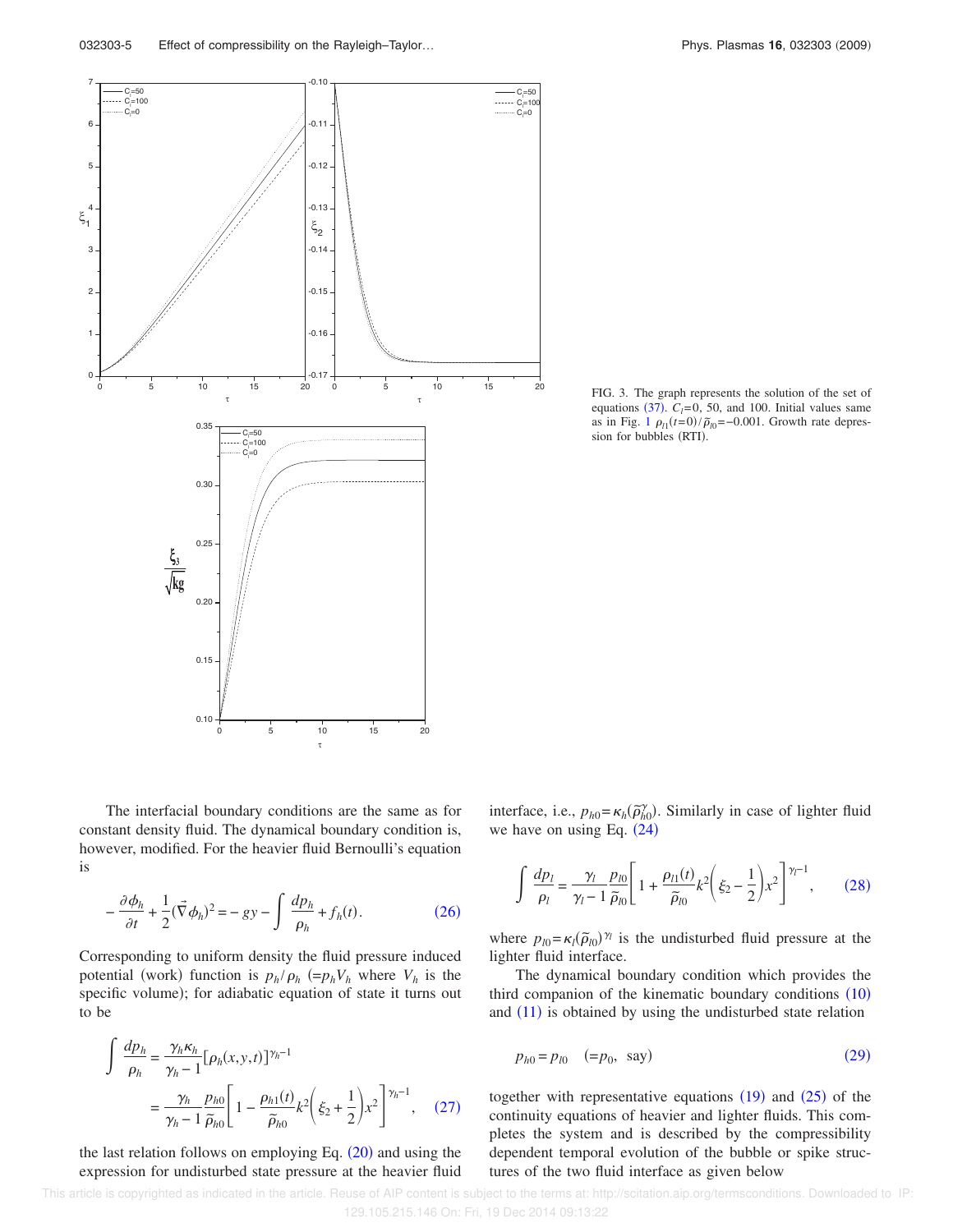

FIG. 4. The graph represents the solution of the set of equations (37), for spike;  $\xi_1 = -0.1$ ,  $\xi_2 = 0.1$ ,  $\xi_3 / \sqrt{kg}$  $=$  -0.1,  $\rho_{11}(t=0)/\tilde{\rho}_{10}$  = -0.001 (compression), and *r*<sup>\*</sup>  $= 1.5262$ . Growth rate reduction for spikes (RTI).



$$
\rho_{h0}^* = \frac{\gamma_h - 1}{\gamma_h} \widetilde{\rho}_{h0}; \quad \rho_{l0}^* = \frac{\gamma_l - 1}{\gamma_l} \widetilde{\rho}_{l0}.
$$
 (31)

Equating the coefficient of  $x^2$ , i.e., to second degree in the transverse coordinate we get

$$
\left\{\frac{\rho_{h0}^*}{\rho_{l0}^*}\left[-\frac{\partial\phi_h}{\partial t} + \frac{1}{2}(\nabla\phi_h)^2 + gy\right] - \left[-\frac{\partial\phi_l}{\partial t} + \frac{1}{2}(\nabla\phi_l)^2 + gy\right]\right\}
$$

$$
= \frac{p_0}{\rho_{l0}^*}\left[ (\gamma_h - 1)\frac{\rho_{h1}(t)}{\tilde{\rho}_{h0}} k\left(\eta_2 + \frac{1}{2}k\right) + (\gamma_l - 1)\frac{\rho_{l1}(t)}{\tilde{\rho}_{l0}} k\left(\eta_2 - \frac{1}{2}k\right) \right].
$$
 (32)

Note that the left-hand side equated to zero yields the equation giving the acceleration  $d\xi_3/dt$  of the tip of the bubble (spike) at the interface of the uniform density fluids, while the right-hand side represents the contribution to the acceleration due to compressibility and density inhomogeneity effects. Consequently, the resulting stabilization (or destabilization) of the interfacial structures determined by the corresponding growth rate is proportional to the unperturbed interfacial pressure  $p_0$ . Similar conclusion was arrived at by Livescu.<sup>14</sup>

After some straightforward algebraic manipulation retaining terms to  $O(x^2)$ , we finally obtain the following set of five equations  $[Eq. (33)]$  describing the dynamics of the tip of the bubble/spike. The first two equations are the same as Eqs.  $(11)$  and  $(12)$ . We however include them here to make the set of equations look complete:

$$
\frac{d\xi_1}{dt} = \xi_3,
$$

 $d\xi_2$  $\frac{d\xi_2}{dt}$  = -3 $\xi_3$   $\left(\xi_2 + \frac{1}{6}\right)$  $\frac{1}{6}$ ,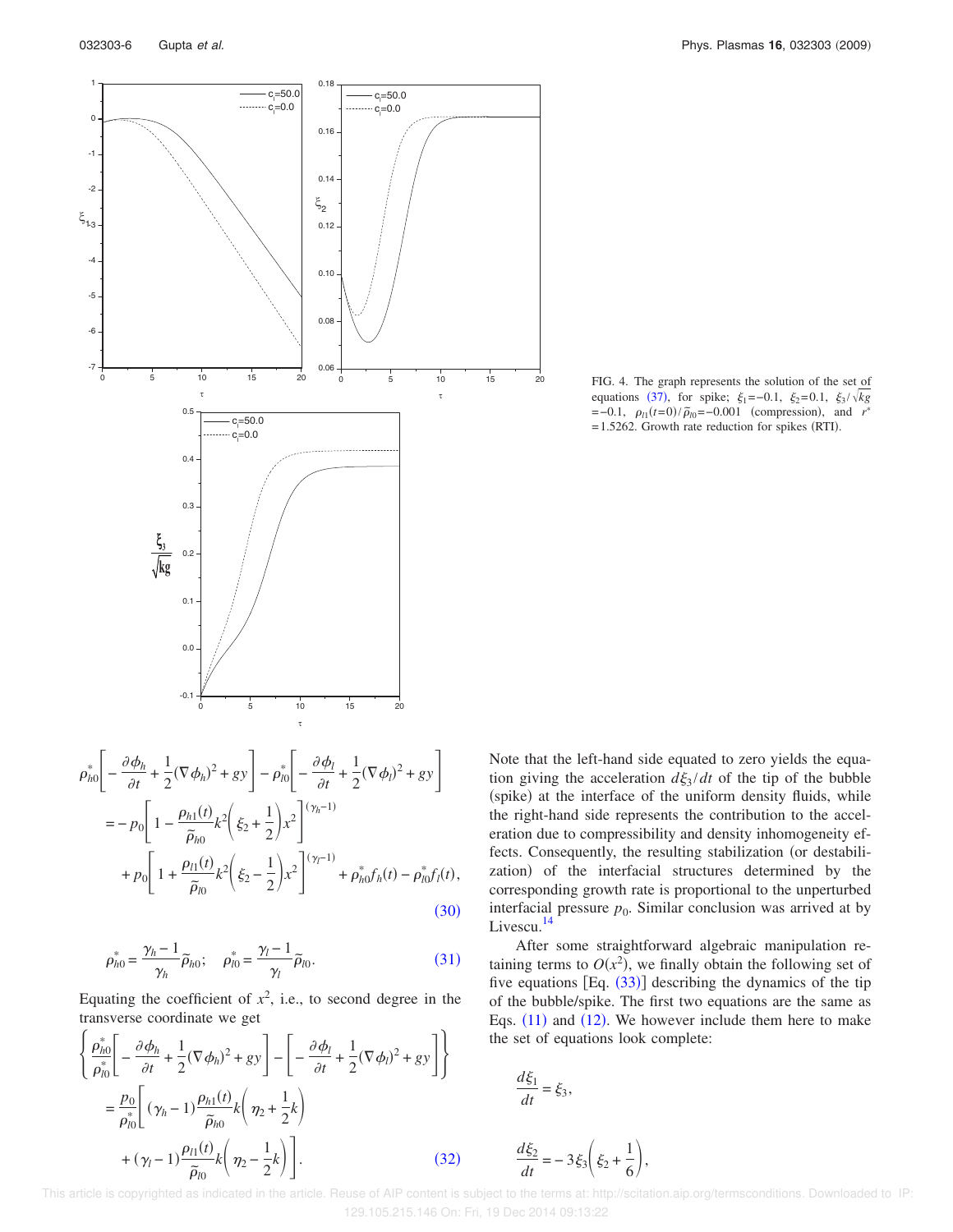$-0.12$ 

-0.11

-0.10

C<sub>l</sub> =100 c, =500 c,  $=0$ 

5.0 5.5 6.0 6.5 7.0

 $C = 100$  $C = 500$  $C = 0$ 





$$
\frac{\gamma_h - 1}{\gamma_l - 1} = r^* \frac{c_{sh}^2}{c_{sl}^2},
$$
  

$$
c_{sh}^2 = \frac{\gamma_h p_0}{\tilde{\rho}_{h0}}; \quad c_{sl}^2 = \frac{\gamma_l p_0}{\tilde{\rho}_{l0}}
$$

The set of equations  $(33)$  describes the time evolution of a bubble. To obtain the time evolution of a spike we have to make the transformation  $\xi_1 \rightarrow -\xi_1$ ,  $\xi_2 \rightarrow -\xi_2$  and  $r \rightarrow 1/r$ .<sup>5</sup>

.

For constant density fluids the instability development of bubble can be expressed as  $(\xi_3/k)$  represents velocity)

$$
\rho_l \frac{d\xi_3}{dt} = (\rho_h - \rho l) k g F(\xi_1) - \rho_l G(\xi_1) \xi_3^2,
$$
\n(35)

where  $F(\xi_1) = \xi_2 (6\xi_2 - 1)/D(\xi_2)$  and  $G(\xi_1) = N(\xi_2)/(6\xi_2)$  $-1$ ) $D(\xi_2)$  with  $6\xi_2+1$ =const exp(-3 $\xi_1$ );  $N(\xi_2)$ ,  $D(\xi_2)$  are the same as given in Eq. (34) with  $\rho_h^*$  and  $\rho_l^*$  replaced by  $\rho_h$  and  $\rho_l$  (for spike development  $\rho_h$  and  $\rho_l$  are to be interchanged).

It is interesting to note that Eq.  $(35)$  has the same form as that of the dynamical evolution equation in the buoyancydrag phenomenological model for the instability of a two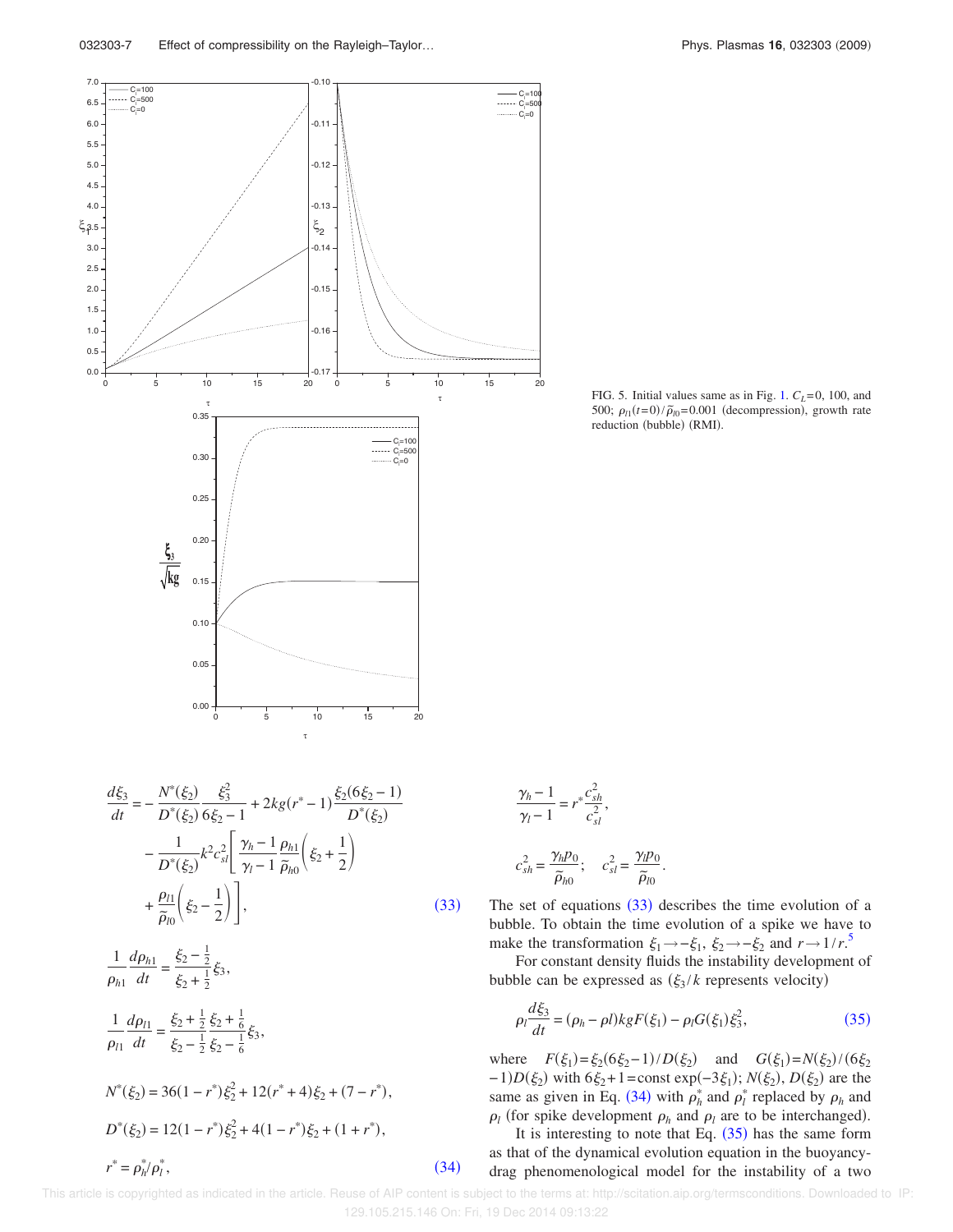

FIG. 6. The graph represents the solution of the set of equations (37) for  $C_l$ =0 and 500 considering initial values  $\xi_1 = 0.1$ ,  $\xi_2 = -0.1$ ,  $\xi_3 / \sqrt{kg} = 0.1$ ,  $\rho_{11}(t=0) / \tilde{\rho}_{10}$ = −0.001 (compression), and *r*<sup>\*</sup>=1.5262. The result shows growth rate (bubble) reduction.

fluid mixing front. The first term of the right-hand side of the above equation represents the force of buoyancy and the second one is the force due to drag.

tribution of individual effects, e.g., the compressibility or density variation of either fluid we consider the following special cases.

## **IV. RESULTS AND DISCUSSIONS**

For incompressible fluids  $(\gamma_h, \gamma_l \rightarrow \infty$  and  $\rho_h, \rho_l$  constant) the results are known. Denoting the asymptotic velocity of the tip of the bubble or spike by  $(\xi_3/k)_{\text{asymp}}$  we have the following:

$$
\left(\frac{\xi_3}{k}\right)_{\text{asymp}} = \sqrt{\frac{2A}{3(1 \pm A)}\frac{g}{k}}
$$
 for RT bubble/spike,  

$$
\left(\frac{\xi_3}{k}\right)_{\text{asymp}} = \frac{1}{3}\left(1 + \frac{2}{1 \pm A}\right)\frac{1}{kt}
$$
 for RM bubble/spike. (36)

Analytically closed form solution of the entire system of five equations  $[Eq. (33)]$  is not feasible; we have taken recourse to the method of numerical integration fifth order Runge–Kutta–Fehlberg method). In order to assess the con-

#### **A.** Case (a)

Put  $\rho_{h1}$ = 0. This substitution reduces the set of equations  $(33)$  to the following set of dimensionless form:

$$
\frac{d\xi_1}{d\tau} = \frac{\xi_3}{\sqrt{kg}},
$$
\n
$$
\frac{d\xi_2}{d\tau} = -3 \frac{\xi_3}{\sqrt{kg}} \left( \xi_2 + \frac{1}{6} \right),
$$
\n
$$
\frac{d(\xi_3/\sqrt{kg})}{d\tau} = -\frac{N^*(\xi_2)}{D^*(\xi_2)} \frac{(\xi_3/\sqrt{kg})^2}{6\xi_2 - 1} + 2(r^* - 1) \frac{\xi_2(6\xi_2 - 1)}{D^*(\xi_2)}
$$
\n
$$
-\frac{C_l}{D^*(\xi_2)} \frac{\rho_{l1}}{\tilde{\rho}_{l0}} \left( \xi_2 - \frac{1}{2} \right),
$$
\n(37)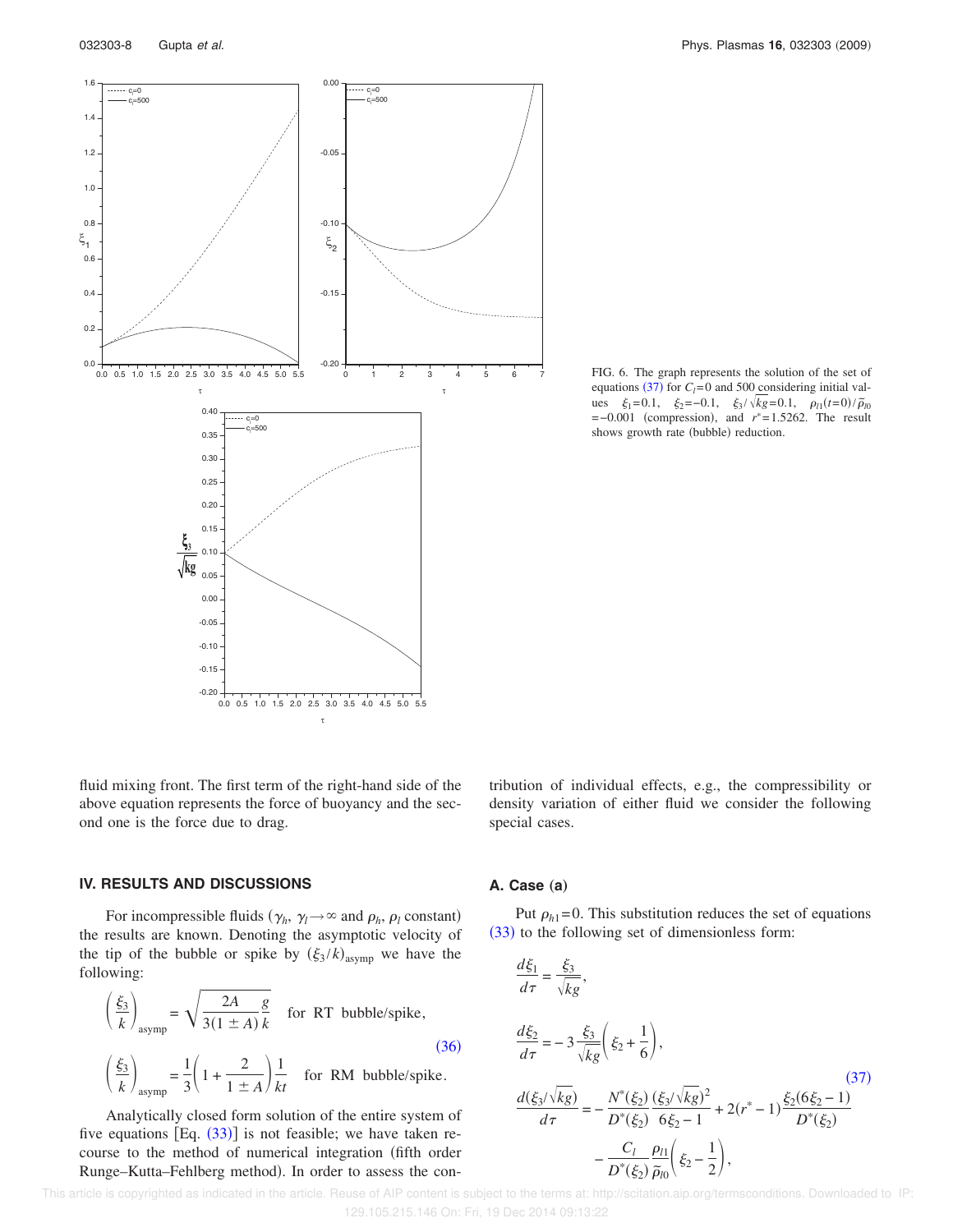

$$
\frac{1}{\rho_{l1}}\frac{d\rho_{l1}}{d\tau} = \frac{\xi_2 + \frac{1}{2}}{\xi_2 - \frac{1}{2}}\frac{\xi_2 + \frac{1}{6}}{\xi_2 - \frac{1}{6}}\frac{\xi_3}{\sqrt{kg}}
$$

where

$$
C_{l} = \frac{kc_{sl}^{2}}{g} = \frac{kp_{0}}{\rho_{l0}^{*}g}(\gamma_{l} - 1),
$$
  

$$
\tau = t\sqrt{kg}.
$$
 (38)

,

The last equation in the set of equations  $(37)$  which governs the time evolution of  $\rho_{l1}(t)$ , shows that  $\rho_{l1} < 0 (> 0)$  according as  $\rho_{11}(0) < 0(>0)$ . Moreover, whether in the case of a bubble or spike  $-1/6 < \xi_2 < 1/6$ ; hence  $\xi_2 - \frac{1}{2} < 0$ . So by virtue of Eq. (24) according as  $\rho_{l1}(t=0)$  or <0 we have

$$
\rho_l(x, y, t) = \tilde{\rho}_{l0} + k^2 \rho_{l1}(t) \left(\xi_2 - \frac{1}{2}\right) x^2 < \tilde{\rho}_{l0} \quad \text{(decompression)},
$$

or  $> \tilde{\rho}_{l0}$  (compression).

$$
(39)
$$

Since  $dA/d\rho_1 < 0$ , the density of the overlying heavier fluid remaining unchanged the local Atwood number

FIG. 7. The graph represents the solution of the set of equations  $(37)$ , neglecting the second term of the third equation of the set (RMI), for  $C_l = 0$  and 500 considering initial values  $\xi_1 = 0.1$ ,  $\xi_2 = -0.1$ ,  $\xi_3 / \sqrt{kg} = 0.1$ ,  $\rho_{l1}(t=0)/\tilde{\rho}_{l0} = -0.001$  (compression), and  $r^* = 1.5262$ . The result shows growth rate (bubble) reduction.

$$
A_{\text{local}}^* = \frac{\rho_{h0}^* - \rho_l^*(x, y, t)}{\rho_{h0}^* + \rho_l^*(x, y, t)} > \text{or} < A_0^* = \frac{\rho_{h0}^* - \rho_{l0}^*}{\rho_{h0}^* + \rho_{l0}^*}
$$
(40)

according as there occurs decompression or compression. We have shown the results of numerical solution of set  $(37)$  for bubble  $(\xi_1 > 0, \xi_2 < 0)$  in Fig. 1 with  $\rho_{l1}(t=0) > 0$  which implies decompression of the lighter fluid according to relation (39) and so  $A_{\text{local}}^* > A_0^*$ . From the last inequality one would expect [see Eq.  $(36)$ ] increase in instability growth rate (destabilization). This is exactly what we find in Fig. 1 which shows both  $\xi_1$  and  $\xi_3$  are greater than their values in absence of density variation  $(C_l=0)$ . For spikes  $(\xi_1 < 0, \xi_3 > 0)$  the same results holds. This is shown in Fig.  $2$  (enhancement signified by increase in magnitude in  $|\xi_1|$ ). On the other hand for  $\rho_{l1}(t=0) < 0$  which according to inequality (39) implies compression of the lighter fluid the results shown in Fig. 3 demonstrates that both  $\xi_1$  and  $\xi_3$  are less than their values corresponding to  $C_l = 0$  (i.e., stabilization for bubbles). This again is our theoretical expectation according to Eq.  $(36)$  as  $A_{\text{local}}^*$  is now  $\lt A_0^*$ . The same holds for spikes (Fig. 4).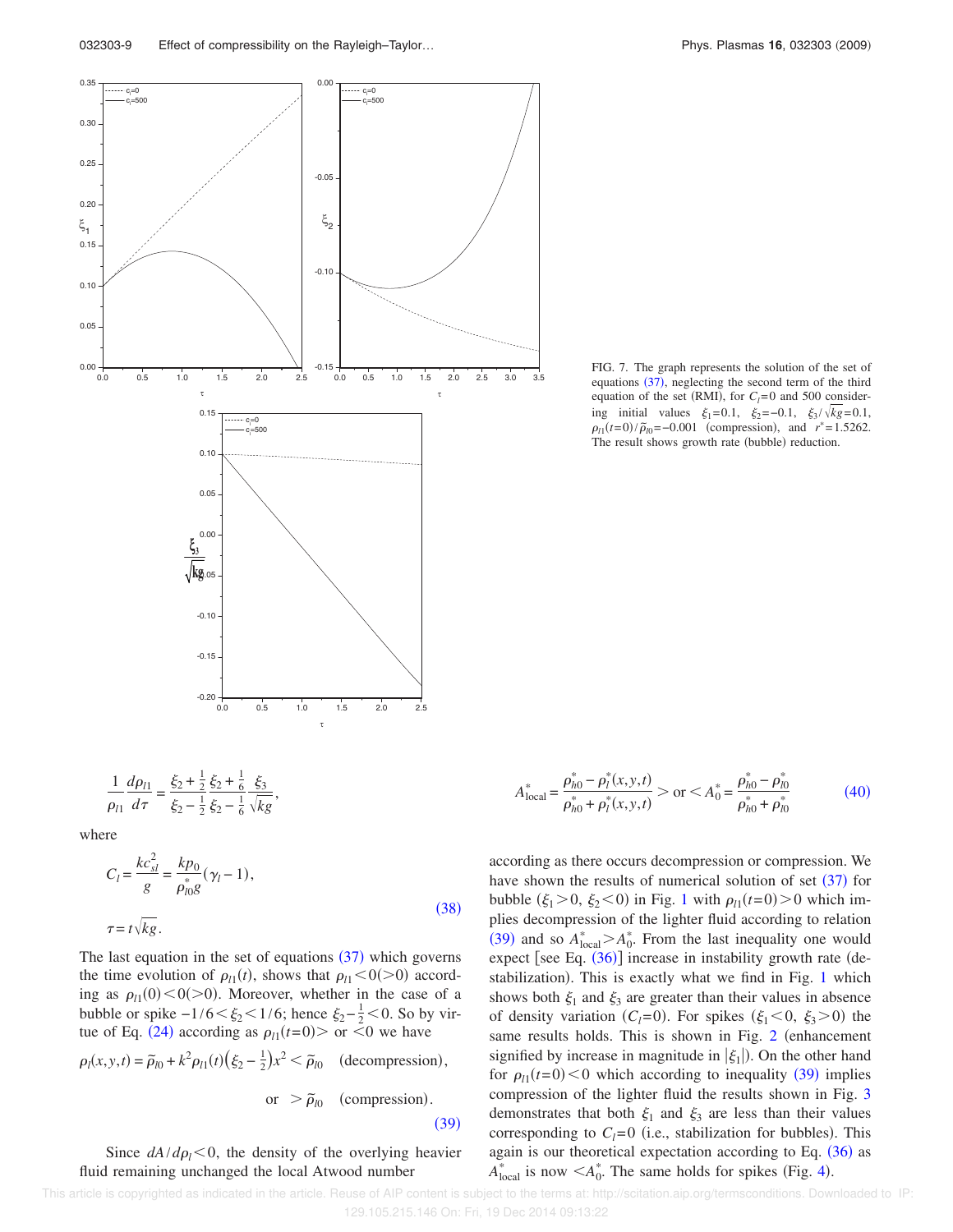

FIG. 8. The graph represents the solution of the set of equations (43) for  $C_h = 0$ , 100, and 500 considering initial values  $\xi_1 = 0.1$ ,  $\xi_2 = -0.1$ ,  $\xi_3 / \sqrt{kg} = 0.1$ ,  $\rho_{h1}(t=0)/\tilde{\rho}_{h0} = -0.001$  (compression), and  $r^* = 1.5262$ . The result shows growth rate (bubble) enhancement.

The quantitative results and the associated discussions presented in the preceeding paragraphs apply equally well to bubble in the case of RMI determined by the solution of set  $(37)$  with the second term in its third member omitted. Outcomes similar to that in Fig. 1 are found to be true in Fig. 5. Similar conclusions hold for spike enhancement in RMI and also for RMI bubble and spike growth depression.

In case of RT instability an expression for approximate asymptotic value of the velocity of the tip of the bubble (spike) may be obtained provided

$$
q_l(t) = \left(\xi_2 - \frac{1}{2}\right) \int_0^\infty \frac{\rho_{l1}(\tau)}{\tilde{\rho}_{l0}} d\tau \to q_l(\infty), \quad \text{a constant} \quad (41)
$$

as *t* →  $\infty$ . For bubble (spike)  $\xi_2 \rightarrow -1/6$  (1/6) as *t* →  $\infty$ . Under the above condition (41) the asymptotic value of  $\xi_3/k$  is

obtained from Eq. (37) by equating  $(d/d\tau)(\xi_3/k)$  to zero. This gives

$$
(\xi_3/k)_{\text{asymp}} = \sqrt{\frac{2}{3} \frac{A^*}{1 \pm A^*} \frac{g}{k}} \left[ 1 + \frac{3}{2} \frac{1 \mp A^*}{A^*} \frac{kc_{sl}^2}{g} q_l(\infty) \right]^{1/2}.
$$
\n(42)

The upper (lower) sign corresponds to bubble (spike). The numerical results given in Figs. 1–4 are in support of Eq. (42). However the last equation does not hold if  $\xi_2 > 0$  in the case of a bubble or to  $\xi_2 < 0$  in case of a spike [Eqs. (2) and  $(3)$ ].

It is in order to note here that if we are interested in the growth rate of the bubble, it follows from Eq.  $(2)$  that it is not meaningful to follow the numerical integration beyond the stage to  $\xi_2$  > 0 through  $\xi_2$ =0. For spikes the restriction applies to the stage to  $\xi_2 < 0$  through  $\xi_2 = 0$  [Eq. (3)]. This is what is done in Figs. 6 and 7.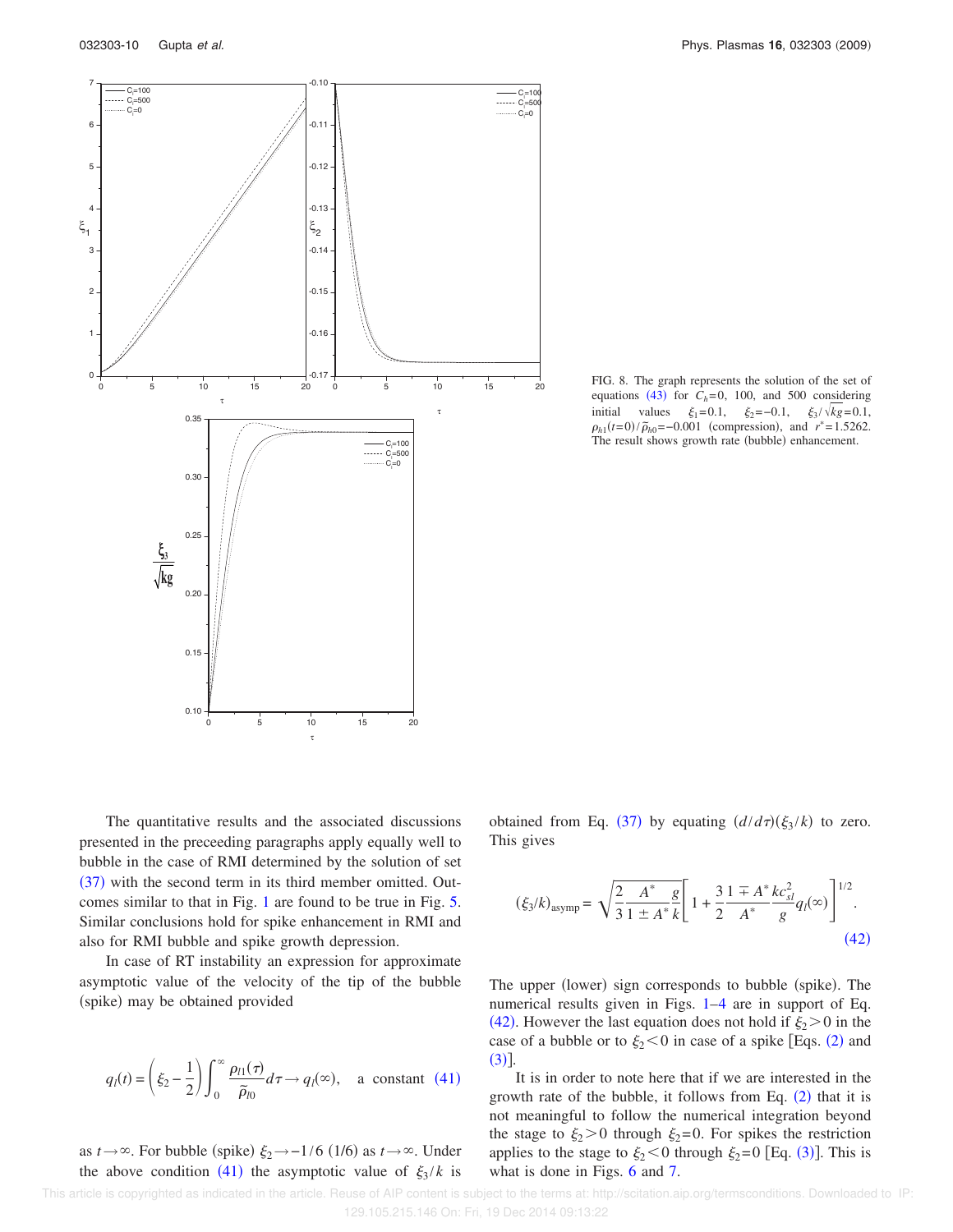FIG. 9. The graph represents the solution of the set of equations (43) for  $C_h = 0$ , 100, and 500 considering initial values  $\xi_1 = 0.1$ ,  $\xi_2 = -0.1$ ,  $\xi_3 / \sqrt{kg} = 0.1$ ,  $\rho_{h1}(t=0)/\tilde{\rho}_{h0} = 0.001$  (decompression), and  $r^* = 1.5262$ . The result shows growth rate (bubble) reduction.



## **B. Case** (**b**)

Put  $\rho_{l1}$ =0. This substitution reduces set (33) to the following dimensionless form:

$$
\frac{d\xi_1}{d\tau} = \frac{\xi_3}{\sqrt{kg}},
$$
\n
$$
\frac{d\xi_2}{d\tau} = -3 \frac{\xi_3}{\sqrt{kg}} \left( \xi_2 + \frac{1}{6} \right),
$$
\n
$$
\frac{d(\xi_3/\sqrt{kg})}{d\tau} = -\frac{N^*(\xi_2)}{D^*(\xi_2)} \frac{(\xi_3/\sqrt{kg})^2}{6\xi_2 - 1} + 2(r^* - 1) \frac{\xi_2(\xi_2 - \frac{1}{6})}{D^*(\xi_2)} -\frac{C_h}{D^*(\xi_2)} \frac{\rho_{h1}}{\tilde{\rho}_{h0}} \left( \xi_2 + \frac{1}{2} \right),
$$
\n
$$
\frac{1}{\rho_{h1}} \frac{d\rho_{h1}}{d\tau} = \frac{\xi_2 - \frac{1}{2}}{\xi_2 + \frac{1}{2}} \frac{\xi_3}{\sqrt{kg}}
$$
\n(43)

where

$$
C_h = \frac{k p_0}{\rho_{l0}^*} (\gamma_h - 1) = r^* \frac{k c_{sh}^2}{g}.
$$
\n(44)

The last equation in the set of equations  $(43)$  which governs the time evolution of  $\rho_{h1}(t)$  shows that  $\rho_{h1} < 0$  or  $> 0$  according as  $\rho_{h1}(t=0) < 0$  or  $> 0$ . On employing Eq. (20) we find that  $\rho_h^*(x, y, t) >$  or  $\langle \rho_{h0}^* \text{ according as } \rho_{h1}^*(0) \text{ is } \langle 0 \text{ or } > 0.$ Since  $dA/d\rho_h > 0$  the preceding inequality has the consequence that local Atwood number  $\lceil \rho_h^*(x, y, t) \rceil$ local Atwood  $\chi_h^*(x, y, t)$  $-\rho_{l0}^*$ ]/ $[\rho_h^*(x, y, t) + \rho_{l0}^*]$  is > or  $\langle A_0^* = (\rho_{h0}^* - \rho_{l0}^*) / (\rho_{h0}^* - \rho_{l0}^*)$  according as  $\rho_{h1}(0)$  is  $\leq 0$  or  $\geq 0$ . Thus growth rate is lowered when  $\rho_{h1}(0) > 0$  (decompression of the heavier fluid  $\rho_h$ ) and enhanced when  $\rho_{h1}(0) < 0$  (compression of heavier fluid). These theoretically expected results are seen to agree with the numerical ones of Figs. 8 and 9.